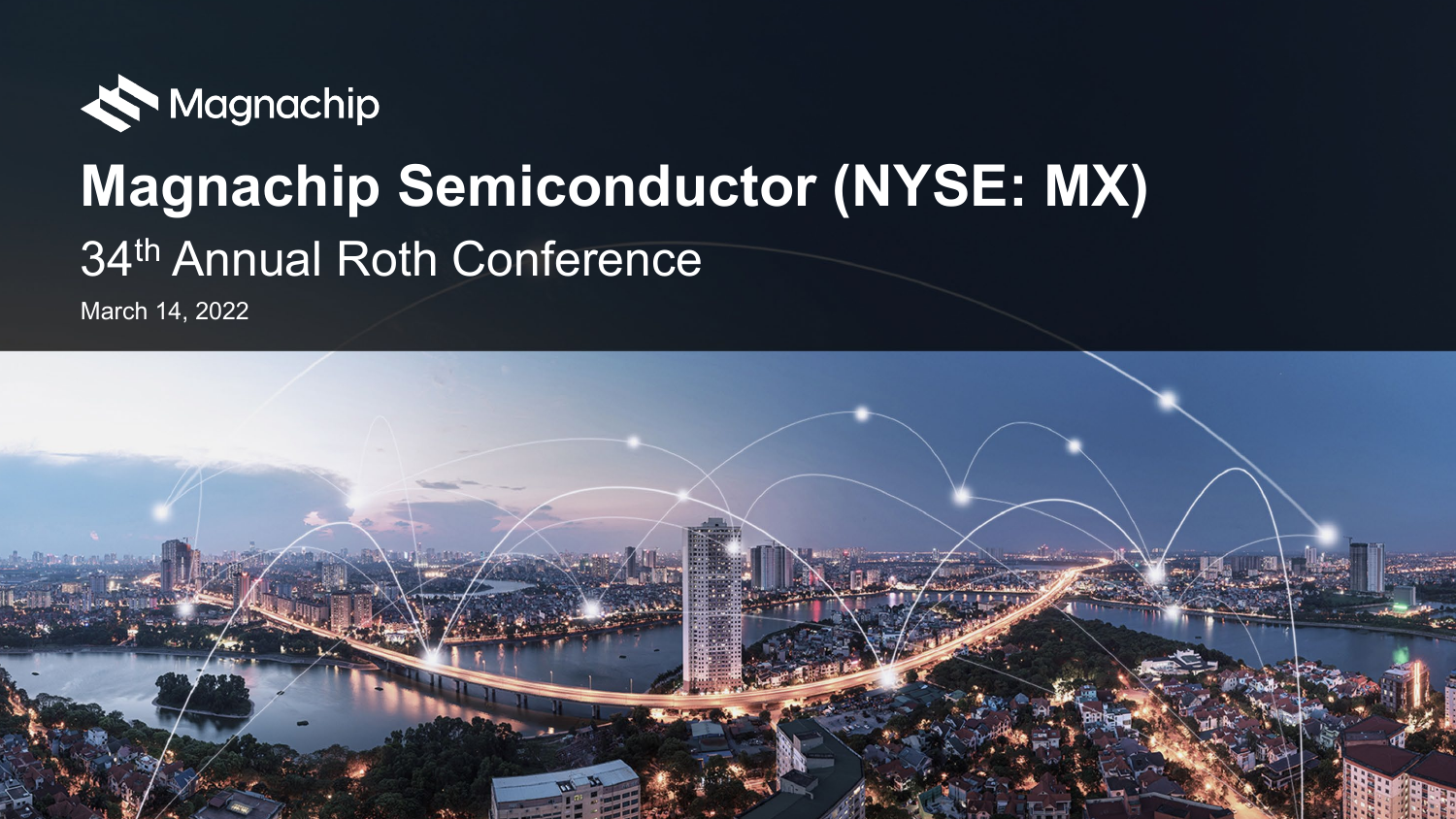### Forward-Looking Statements

Information in this presentation regarding Magnachip's forecasts, business outlook, expectations and beliefs are forward-looking statements within the meaning of the Private Securities Litigation Reform Act of 1995 that involve risks and uncertainties. All forward-looking statements included or incorporated by reference in this presentation, including expectations about estimated historical or future operating results and financial performance, business strategies, outlook and plans, including first quarter 2022 revenue and gross profit margin expectations, future growth and revenue opportunities from new and existing products and customers, the impact of the COVID-19 pandemic or the emergence of various variants of the virus, escalated trade tensions and supply constraints on Magnachip's first quarter 2022 and future operating results, and the timing and extent of future revenue contributions by our products and businesses, are based upon information available to Magnachip as of the date of this presentation and the accompanying press release, which may change, and we assume no obligation to update any such forward-looking statements. These statements are not guarantees of future performance, and actual results could differ materially from our current expectations. Factors that could cause or contribute to such differences include, among others: the impact of changes in macroeconomic and/or general economic conditions, including those caused by or related to the COVID-19 pandemic or the emergence of various variants of the virus, other outbreaks of disease, the Russia-Ukraine crisis, recessions, economic instability or civil unrest; manufacturing capacity constraints or supply chain disruptions that may impact our ability to deliver our products or affect the price of components, which may lead to an increase in our costs, as well as impacting demand for our products from customers who are similarly affected by such capacity constraints or disruptions; the impact of competitive products and pricing; timely design acceptance by our customers; timely introduction of new products and technologies; ability to ramp new products into volume production; industry wide shifts in supply and demand for semiconductor products; industry and/or company overcapacity or supply constraints; effective and cost efficient utilization of manufacturing capacity; financial stability in foreign markets and the impact of foreign exchange rates; unanticipated costs and expenses or the inability to identify expenses which can be eliminated; compliance with U.S. and international trade and export laws and regulations by us, our customers and our distributors, including those related to the Russia-Ukraine crisis; change or ratification of local or international laws and regulations, including those related to environment, health and safety; public health issues, including the COVID-19 pandemic or the emergence of various variants of the virus; other business interruptions that could disrupt supply or delivery of, or demand for, Magnachip's products, including uncertainties regarding the impacts of the COVID-19 pandemic or the emergence of various variants of the virus that may result in factory closures, reduced workforces, scarcity of raw materials and goods produced in infected areas, as well as reduced consumer and business spending affecting demand for Magnachip's products due to government and private sector mandatory business closures, travel restrictions or the like to prevent the spread of disease; and other risks detailed from time to time in Magnachip's filings with the U.S. Securities and Exchange Commission (the "SEC"), including our Form 10-K filed on February 23, 2022 (including that the impact of the COVID-19 pandemic or the emergence of various variants of the virus, trade tensions and supply constraints may also exacerbate the risks discussed therein), and subsequent registration statements, amendments or other reports that we may file from time to time with the SEC and/or make available on our website. Magnachip assumes no obligation and does not intend to update the forward-looking statements provided, whether as a result of new information, future events or otherwise.

This presentation also includes references to certain non-GAAP financial measures. Management believes that non-GAAP financial measures, when viewed in conjunction with GAAP results, can provide a meaningful understanding of the factors and trends affecting Magnachip's business and operations and assist in evaluating our core operating performance. However, such non-GAAP financial measures may have limitations and should not be considered as a substitute for net income or as a better indicator of our operating performance than measures that are presented in accordance with GAAP. Reconciliation of GAAP results to non-GAAP results is also included in this presentation.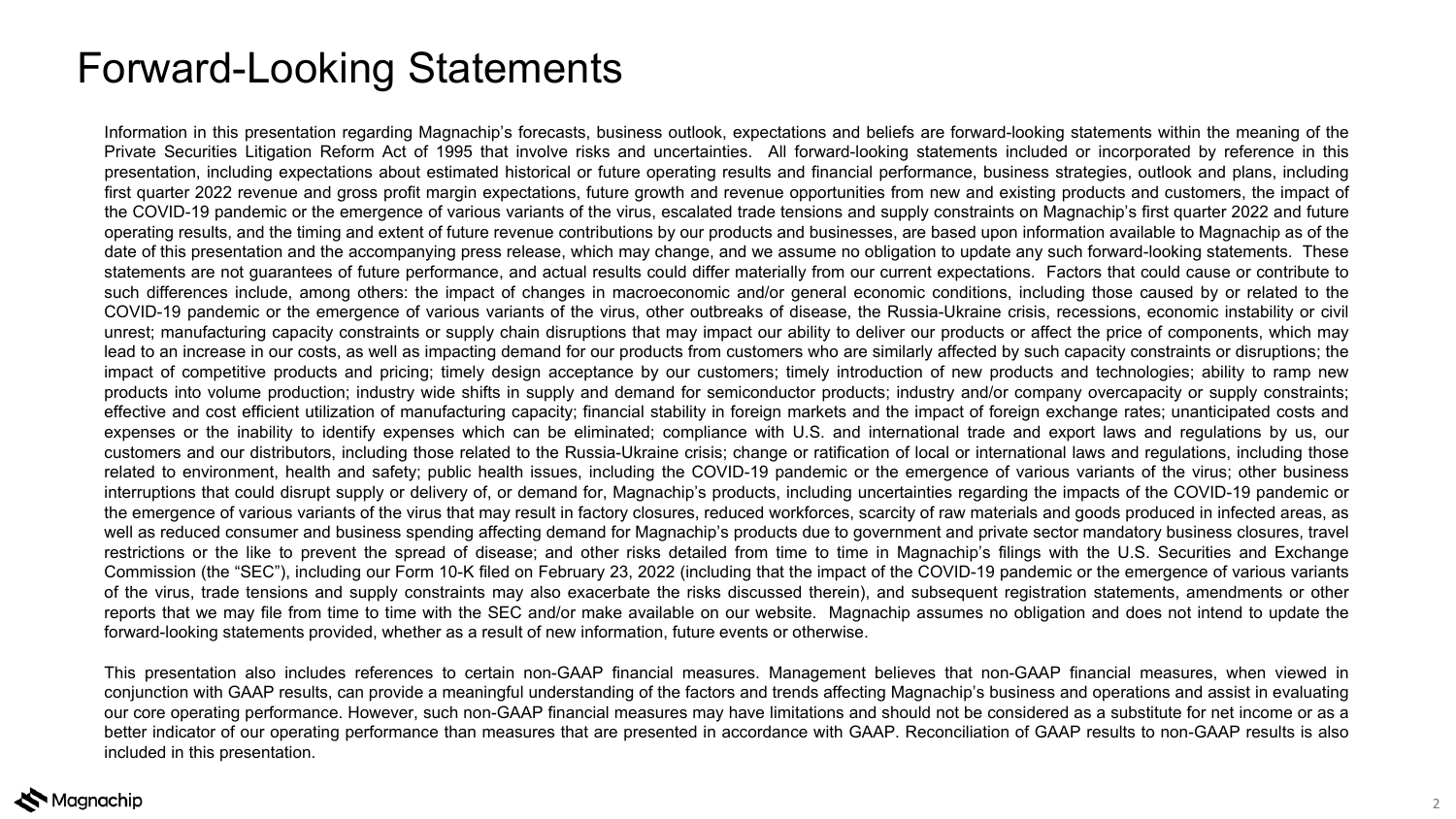## Display Market Trends



#### **Market Update**

- Severe wafer supply shortage is expected to continue through 2022 and set to last till 2023 for certain chips.
- Wafer supply constraints led to an increase in DDIC ASP
- OLED penetration is expected to have increased from 32% in 2020 to 37% in 2021.

#### **Core Competencies**

- Pioneered 28nm OLED drivers with best power consumption and size in industry
- Favorable market trends: 5G, OLED TV, OLED automotive & emerging new technologies
- Strategic alignment with top-tier panel makers in the world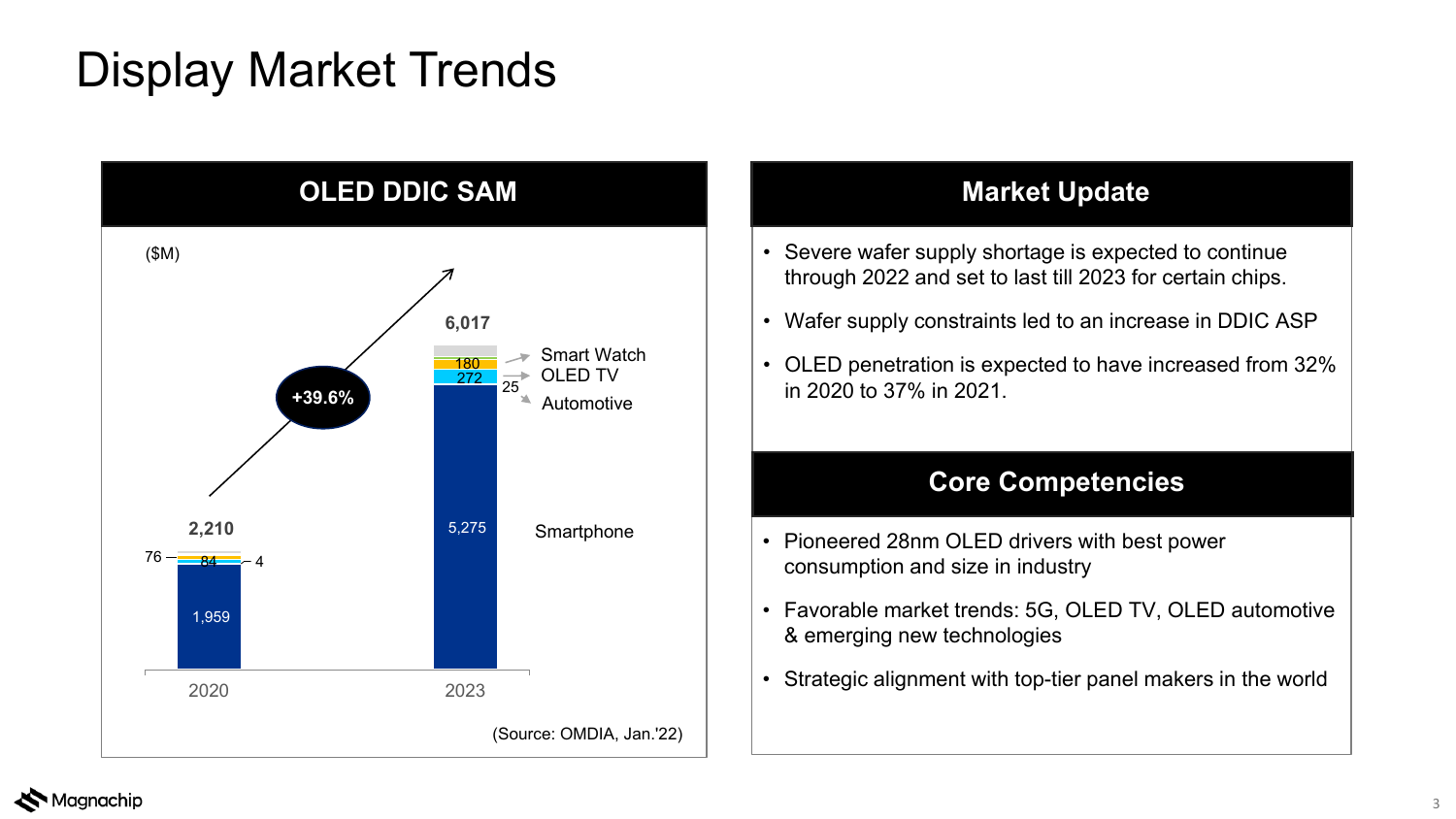# Power Semiconductor Market Trends



### **Market Update**

- Power Semiconductor TAM
	- $-$  \$45.9B ('20)  $\rightarrow$  \$60.2B ('23), CAGR ('20~'23): 9.5%
- Power Semiconductor SAM
	- PMIC and other IC (\$14.2B in '23)
	- Power MOSFET and discrete IGBT (\$11.5B in '23)
	- IGBT chips for Power module (\$704M in '23)

#### **Core Competencies**

- Go-to-market strategy for China market generating great momentum
- Introduction of next generation power discrete product portfolios in 2022
- Additional 40% Power capacity expansion in Fab 3 by end of 2022
- Automotive qualification progressing in line with end customer's request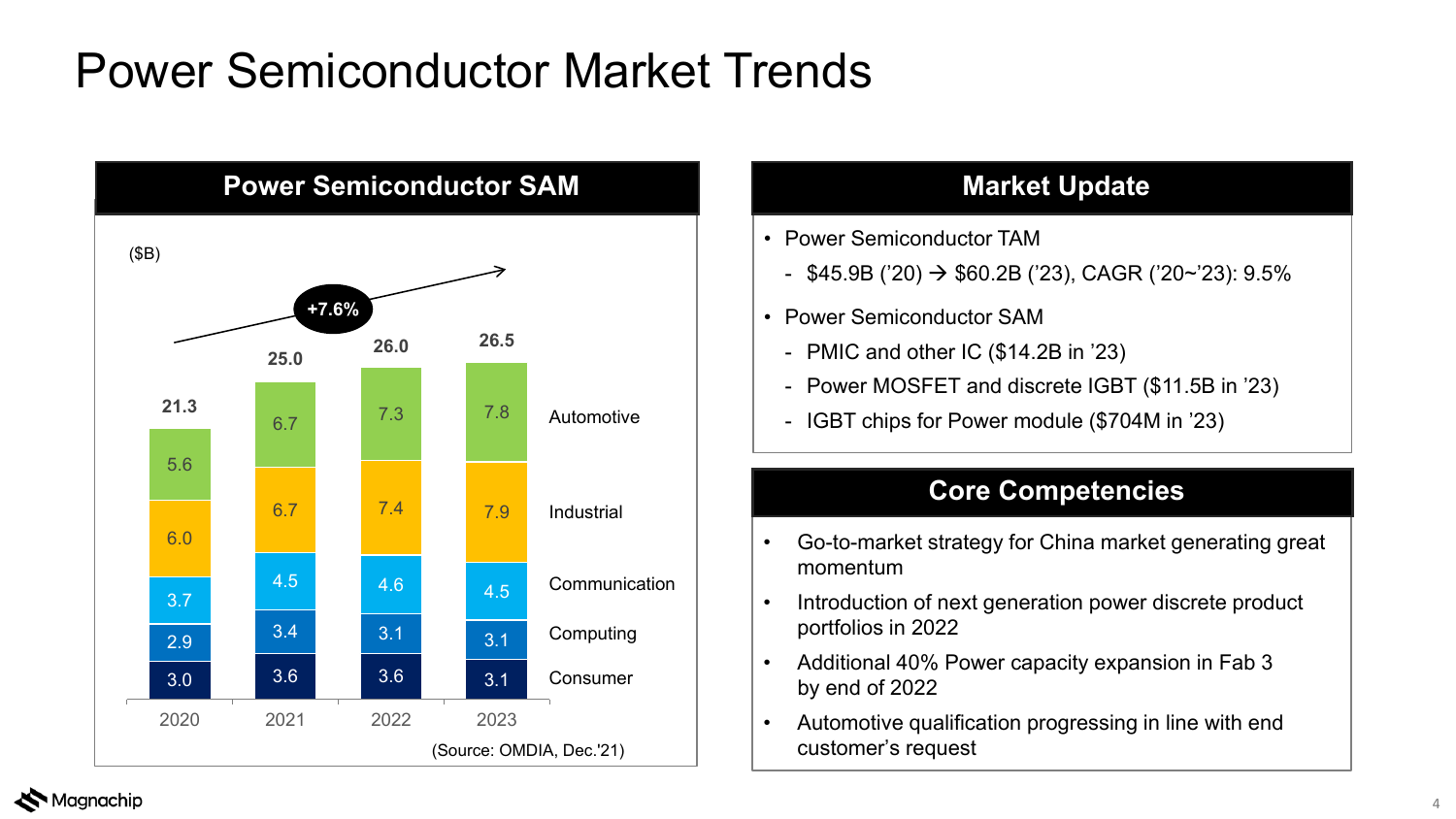### Q4 and Year 2021 Highlights

**Fourth quarter revenue of \$110.3 million was down 13.1% sequentially and down 22.8% year-over-year (YoY) due mainly to the severe supply shortage especially for 28nm 12" OLED wafers.**

#### **Revenue**

**Full-year revenue of \$474.2 million decreased 6.5% YoY due primarily to the revenue decrease in our OLED business, resulting from the supply shortage, offset in part by strong growth in our Power business.**

| <b>Gross</b><br><b>Profit</b> | GAAP Gross profit margin for the fourth quarter was 35.0%, down 170 bps sequentially and up 810 bps YoY.                                                                                           |
|-------------------------------|----------------------------------------------------------------------------------------------------------------------------------------------------------------------------------------------------|
| <b>Margin</b>                 | Full-year GAAP gross profit margin of 32.4% was an increase of 710 bps YoY due mainly to improved product b<br>$\mid$ mix, increased average selling price, and a highe <u>r utilization rate.</u> |



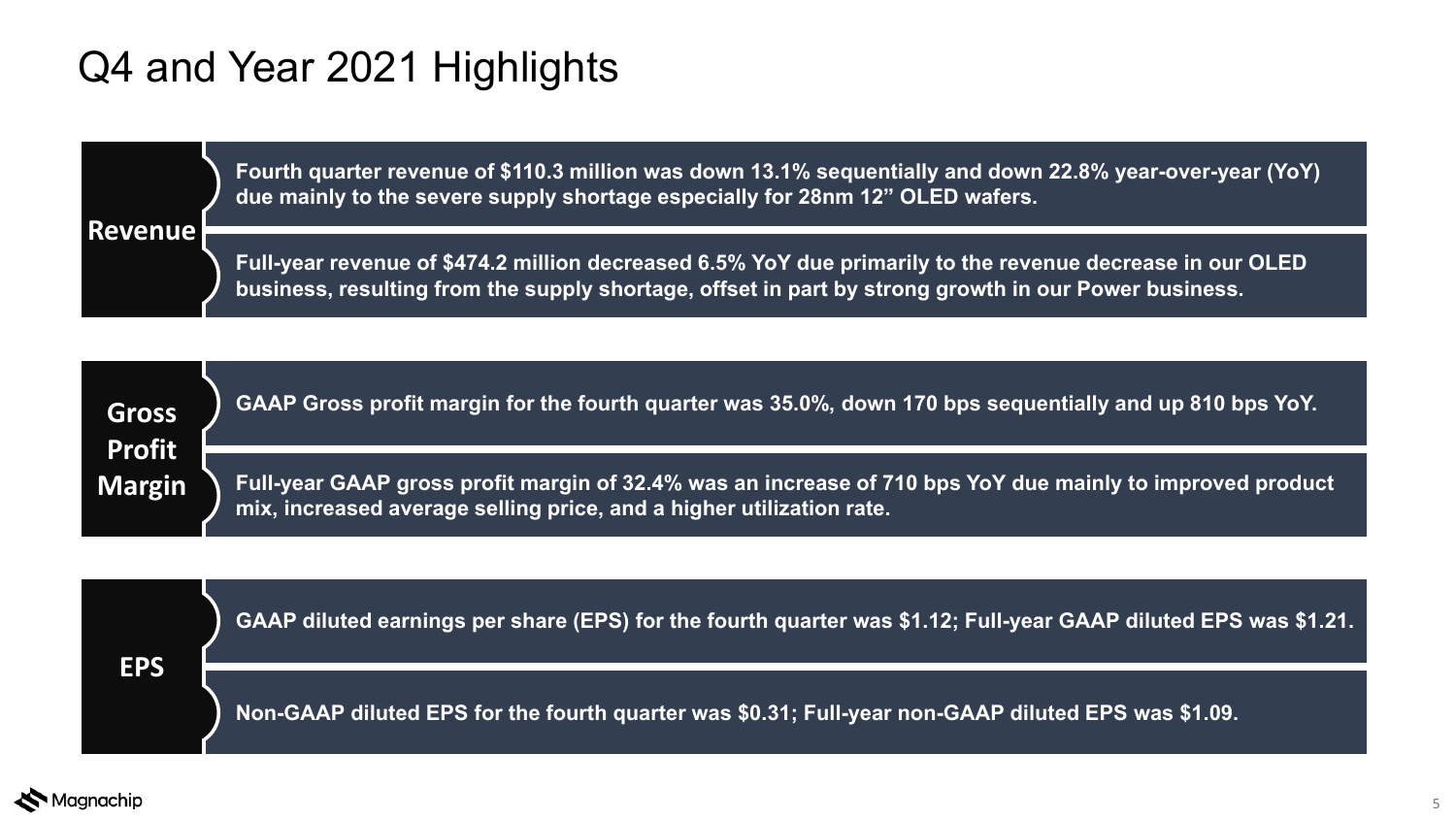### Q4 and 2021 Report by Business Line

|                                    |                                                                                                                                                                                                                                                                                                                                                                                                                                                                                                                                                                                                                                                                                                                                                                                                | Q4 2021                    | Q3 2021  | Q/Q Change                                                                                                                                                                                                                                                                                                                                                                                                                                                          | Q4 2020  | <b>Y/Y Change</b> | 2021      | 2020      | Y/Y change |  |  |  |  |
|------------------------------------|------------------------------------------------------------------------------------------------------------------------------------------------------------------------------------------------------------------------------------------------------------------------------------------------------------------------------------------------------------------------------------------------------------------------------------------------------------------------------------------------------------------------------------------------------------------------------------------------------------------------------------------------------------------------------------------------------------------------------------------------------------------------------------------------|----------------------------|----------|---------------------------------------------------------------------------------------------------------------------------------------------------------------------------------------------------------------------------------------------------------------------------------------------------------------------------------------------------------------------------------------------------------------------------------------------------------------------|----------|-------------------|-----------|-----------|------------|--|--|--|--|
|                                    | \$41.3 M<br><b>Revenue</b>                                                                                                                                                                                                                                                                                                                                                                                                                                                                                                                                                                                                                                                                                                                                                                     |                            | \$58.5 M | down 29.4%                                                                                                                                                                                                                                                                                                                                                                                                                                                          | \$82.7 M | down 50.1%        | \$205.3 M | \$299.1 M | down 31.3% |  |  |  |  |
|                                    | <b>OLED</b>                                                                                                                                                                                                                                                                                                                                                                                                                                                                                                                                                                                                                                                                                                                                                                                    | \$37.7 M                   | \$55.3 M | down 31.8%                                                                                                                                                                                                                                                                                                                                                                                                                                                          | \$80.4 M | down 53.1%        | \$192.8 M | \$284.6 M | down 32.3% |  |  |  |  |
| <b>Display</b><br><b>Solutions</b> | Demand and signals from our customers remained strong; however, severe supply constraints, especially for 28nm 12" wafers,<br>$\bullet$<br>continued to significantly limit our OLED revenue potential.<br>Case in point, the revenue from 28nm products grew 80% to \$174 million in 2021 from \$97 million in 2020, representing 90% of<br>$\bullet$<br>total OLED revenue in 2021 compared to 34% in 2020.<br>Some critical milestones we achieved in 2021 include:<br>$\bullet$<br>- Successfully broadened our customer base to include a top-tier panel maker outside Korea<br>- Enhanced our supply chain for additional 28nm manufacturing capacity which is expected to come online in the later part of<br>2022<br>- Penetrated new applications such as OLED TV and OLED Automotive |                            |          |                                                                                                                                                                                                                                                                                                                                                                                                                                                                     |          |                   |           |           |            |  |  |  |  |
|                                    |                                                                                                                                                                                                                                                                                                                                                                                                                                                                                                                                                                                                                                                                                                                                                                                                | Q4 2021                    | Q3 2021  | Q/Q Change                                                                                                                                                                                                                                                                                                                                                                                                                                                          | Q4 2020  | <b>Y/Y change</b> | 2021      | 2020      | Y/Y change |  |  |  |  |
|                                    | <b>Revenue</b>                                                                                                                                                                                                                                                                                                                                                                                                                                                                                                                                                                                                                                                                                                                                                                                 | \$58.2 M                   | \$58.9 M | down 1.1%                                                                                                                                                                                                                                                                                                                                                                                                                                                           | \$46.9 M | up 24.2%          | \$227.8 M | \$166.5 M | up 36.8%   |  |  |  |  |
| <b>Power</b><br><b>Solutions</b>   | $\bullet$<br>$\bullet$<br>$\bullet$                                                                                                                                                                                                                                                                                                                                                                                                                                                                                                                                                                                                                                                                                                                                                            | led to strong Q4 and 2021. |          | Solid demand across most product families, coupled with increased internal capacity resulting from our timely investment in Fab 3,<br>Premium Power products are demonstrating exciting momentum, and new product introduction is accelerating.<br>We are approaching our target capacity at Fab 3 ahead of our plan, and we will invest about \$8 million of special Capex to further<br>improve Fab 3 capacity in 2022 to address continuously increasing demand. |          |                   |           |           |            |  |  |  |  |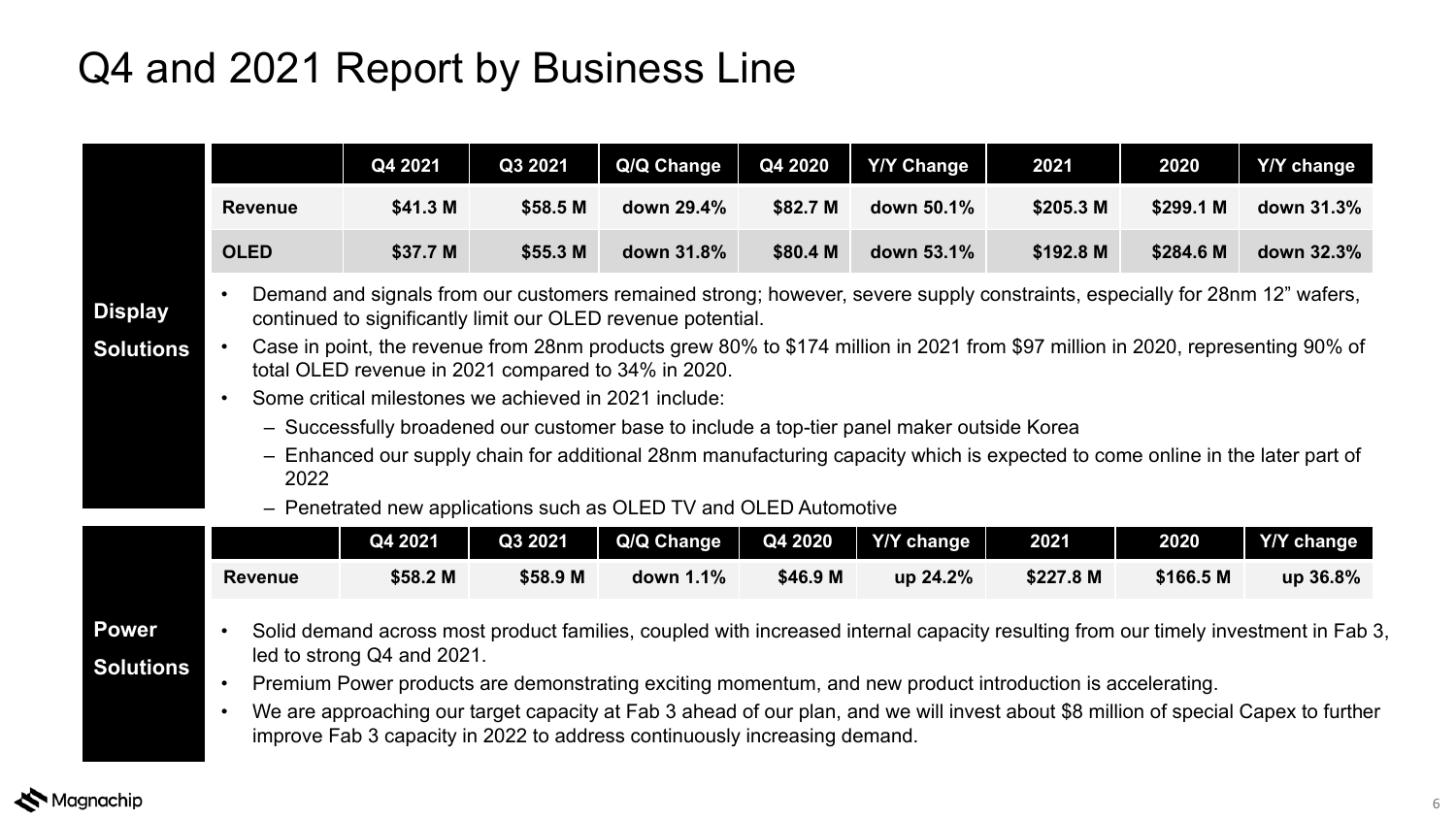### Q4 and 2021 Key Financials

|                      | <b>Profitability</b>                         | Q4 2021 | Q3 2021 | Q4 2020 | 2021   | 2020   |
|----------------------|----------------------------------------------|---------|---------|---------|--------|--------|
| <b>Profitability</b> | <b>Adjusted Operating Income</b>             | \$14.4  | \$22.7  | \$15.4  | \$56.1 | \$41.6 |
|                      | <b>Adjusted EBITDA</b>                       | \$18.1  | \$26.4  | \$18.6  | \$70.7 | \$52.9 |
|                      | <b>Adjusted Net Income</b>                   | \$14.6  | \$20.1  | \$17.3  | \$51.1 | \$28.3 |
|                      | Adjusted Earnings per Common Share - Diluted | \$0.31  | \$0.42  | \$0.40  | \$1.09 | \$0.73 |

(In \$ millions, except for share data and days calculation)

|                | <b>Balance Sheets</b>             | Q4 2021 | Q3 2021 | Q4 2020 |
|----------------|-----------------------------------|---------|---------|---------|
|                | <b>Cash and cash equivalents</b>  | \$279.5 | \$276.3 | \$279.9 |
| <b>Balance</b> | Days Sales Outstanding (DSO)      | 42 days | 38 days | 41 days |
| <b>Sheets</b>  | Days in Inventory                 | 50 days | 44 days | 34 days |
|                | Borrowings, net                   |         |         | \$83.5  |
|                | <b>Total Stockholders' Equity</b> | \$452.8 | \$433.3 | \$345.6 |

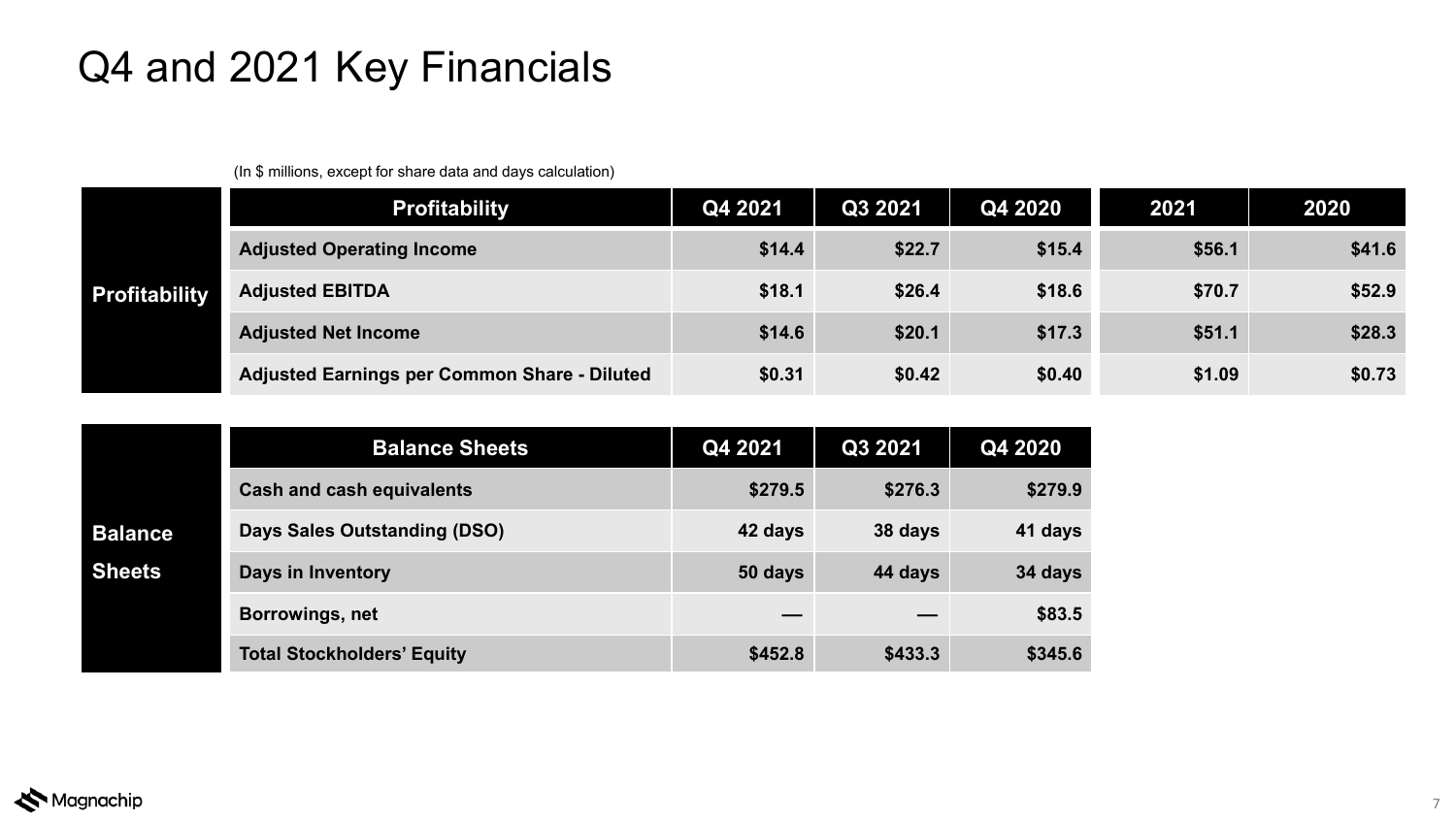### 2020-2023 Plan Targets

#### Ž,

L.

|                             | <b>Key Metrics</b>               | Updated Plan as of January 6, 2022                                                                                                                                              |
|-----------------------------|----------------------------------|---------------------------------------------------------------------------------------------------------------------------------------------------------------------------------|
|                             | Revenue                          | Despite the sequential revenue decline in 2021 caused by the severe<br>global capacity shortage, we are committed to a double-digit CAGR<br>growth for 2020-2023 <sup>(*)</sup> |
| 2020-2023<br><b>Targets</b> | <b>Gross Profit Margin</b>       | Already achieved above 30%<br>We will strive to consistently maintain above 30%                                                                                                 |
|                             | <b>Adjusted Operating Margin</b> | Exceeded 10% for full year 2021<br>We expect it to go up to mid-teens when we exit 2023                                                                                         |
|                             | <b>Tax Rate</b>                  | $22 - 24\%$ <sup>(**)</sup>                                                                                                                                                     |
|                             | Free Cash Flow(***)              | Exceed 10% of revenue when we exit 2023                                                                                                                                         |

(\*) 2022 and 2023 revenue growth expectations assume continued supply constraints.

(\*\*) Based on the Company's current organizational/business structure and tax strategies considering the effective tax laws.

(\*\*\*) Free cash flow is calculated by subtracting capital expenditures from operating cash flow.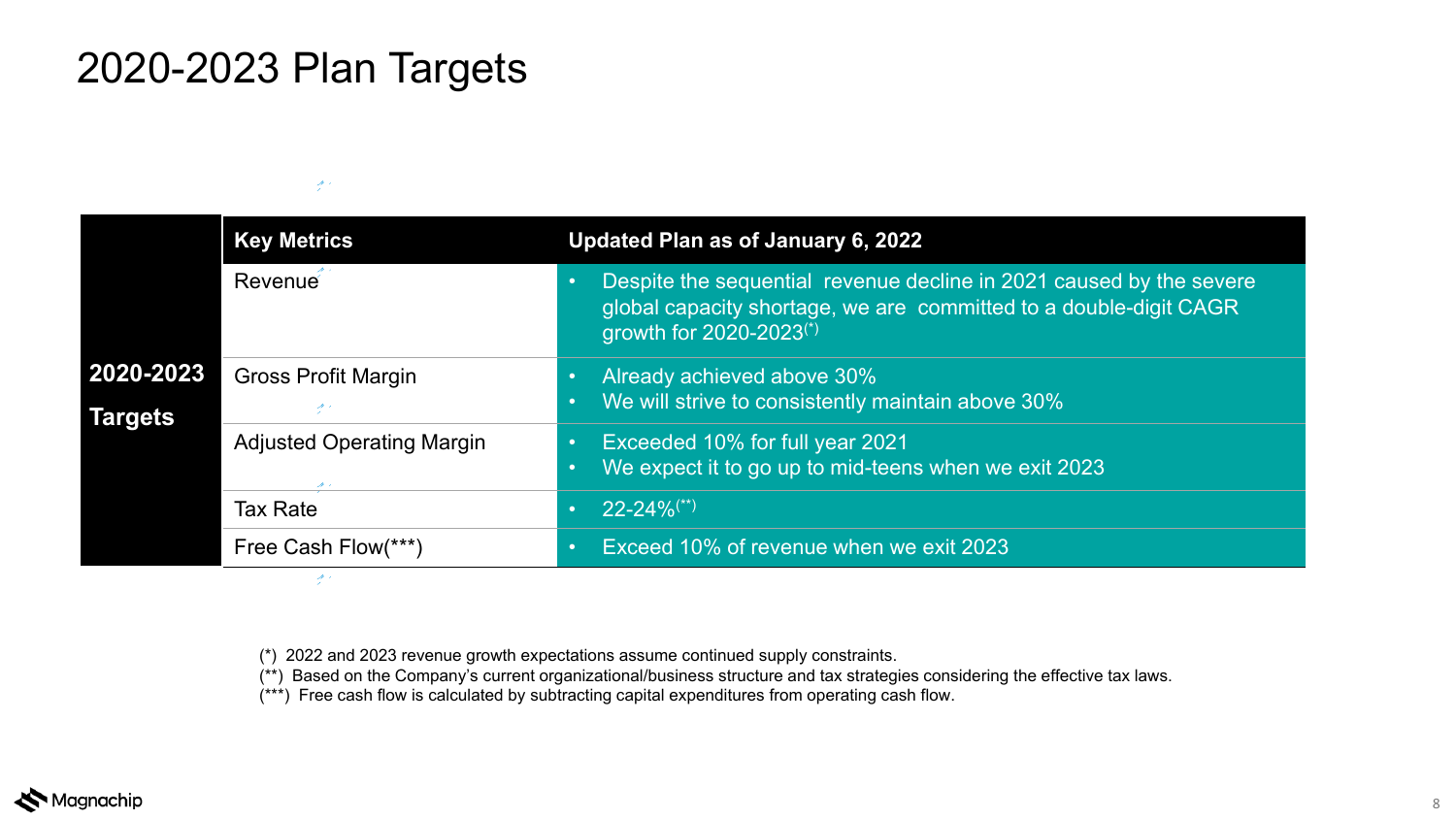### Cash Allocation Plan

#### **Cash use philosophy**

- *Reinvesting in organic growth*
- *Funding potential inorganic growth opportunities*
- *Returning capital to shareholders*
- Given the current business conditions, our near-term cash use is focused on three areas:
	- We target to maintain \$100 million+ cash on the balance sheet.
	- $\sim$  We are committed to shareholder return. In December 2021, our board authorized a \$75 million stock repurchase plan, of which the repurchase of \$37.5 million of common stock was competed as of March 10, 2022
	- The remainder of cash will be allocated for flexible optionality.
		- At the present time, we believe that supply is the fundamental limiter of our potential growth. Therefore, enhancing our supply chain is deemed one of the imminent capital allocation options.
		- Possible options include securing additional 28nm manufacturing capacity and locking in multiyear long term supply agreements, which typically require strong commitment from us and our customers including prepayments.
		- We are also expanding additional manufacturing capacity at Fab 3 for our Power business to address continuously increasing demand.

#### **Near-term cash use plan**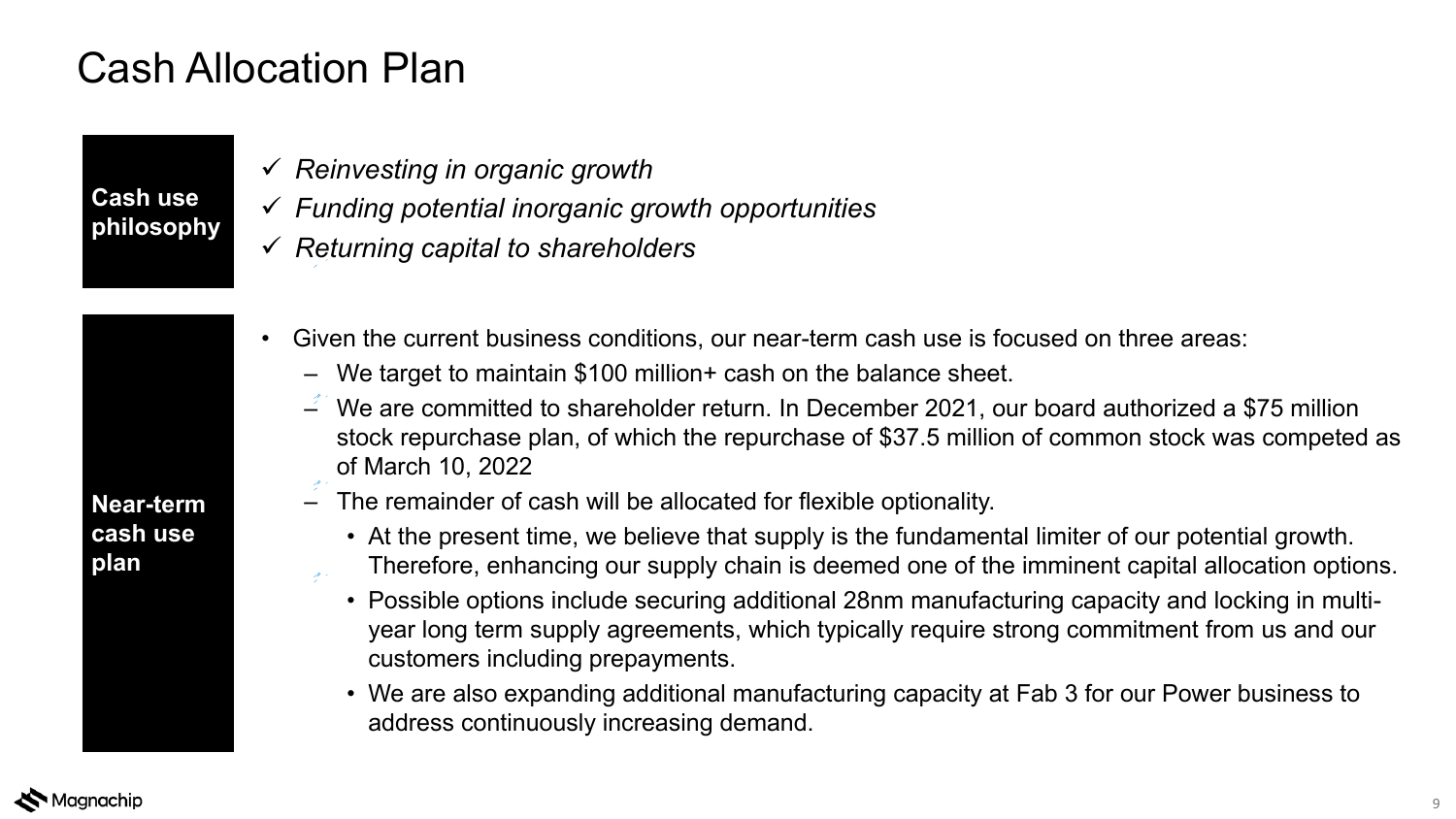### Q4 and 2021 Financial Highlights

|                                                    | <b>GAAP</b> |                         |                        |          |         |            |          |         | <b>GAAP</b> |           |             |  |
|----------------------------------------------------|-------------|-------------------------|------------------------|----------|---------|------------|----------|---------|-------------|-----------|-------------|--|
| (In thousands of U.S. dollars, except share data)  | Q4 2021     | Q3 2021<br>$Q/Q$ change |                        |          | Q4 2020 | Y/Y change |          | 2021    |             |           | Y/Y Change  |  |
| <b>Revenues</b>                                    |             |                         |                        |          |         |            |          |         |             |           |             |  |
| <b>Standard Products Business</b>                  |             |                         |                        |          |         |            |          |         |             |           |             |  |
| <b>Display Solutions</b>                           | 41,298      | 58,528                  | down                   | 29.4%    | 82,705  | down       | 50.1%    | 205,322 | 299,057     | down      | 31.3%       |  |
| <b>Power Solutions</b>                             | 58,212      | 58,887                  | down                   | 1.1%     | 46,861  | up         | 24.2%    | 227,777 | 166,462     | up        | 36.8%       |  |
| Transitional Fab 3 foundry services <sup>(1)</sup> | 10,825      | 9,585                   | $\mathsf{u}\mathsf{p}$ | 12.9%    | 13,379  | down       | 19.1%    | 41,131  | 41,540      | down      | 1.0%        |  |
| <b>Gross Profit Margin</b>                         | 35.0%       | 36.7%                   | down                   | 1.7% pts | 26.9%   | <b>up</b>  | 8.1% pts | 32.4%   | 25.3%       | up        | $7.1\%$ pts |  |
| Operating Income <sup>(2)</sup>                    | 63,870      | 20,001                  | up                     | 219.3%   | 9,206   | up         | 593.8%   | 83,407  | 27,016      | <b>up</b> | 208.7%      |  |
| Net Income $(3)$                                   | 53,611      | 10,768                  | up                     | 397.9%   | 66,581  | down       | 19.5%    | 56,708  | 344,965     | down      | 83.6%       |  |
| <b>Basic Earnings per Common Share</b>             | 1.16        | 0.23                    | $\mathsf{u}\mathsf{p}$ | 404.3%   | 1.87    | down       | 38.0%    | 1.26    | 9.80        | down      | 87.1%       |  |
| <b>Diluted Earnings per Common Share</b>           | 1.12        | 0.23                    | <b>up</b>              | 387.0%   | 1.45    | down       | 22.8%    | 1.21    | 7.54        | down      | 84.0%       |  |

|                                            |         |         | Non-GAAP $(4)$ |       | $Non-GAAP(4)$ |      |            |        |        |            |       |  |
|--------------------------------------------|---------|---------|----------------|-------|---------------|------|------------|--------|--------|------------|-------|--|
|                                            | Q4 2021 | Q3 2021 | Q/Q change     |       | Q4 2020       |      | Y/Y change | 2021   | 2020   | Y/Y Change |       |  |
| <b>Adjusted Operating Income</b>           | 14,421  | 22,691  | down           | 36.4% | 15,355        | down | 6.1%       | 56,135 | 41,584 | <b>up</b>  | 35.0% |  |
| <b>Adjusted EBITDA</b>                     | 18,144  | 26,361  | down           | 31.2% | 18,582        | down | 2.4%       | 70,701 | 52,919 | <b>up</b>  | 33.6% |  |
| <b>Adjusted Net Income</b>                 | 14,606  | 20,073  | down           | 27.2% | 17,268        | down | 15.4%      | 51,059 | 28,260 | <b>up</b>  | 80.7% |  |
| Adjusted Earnings per Common Share-Diluted | 0.31    | 0.42    | down           | 26.2% | 0.40          | down | 22.5%      | 1.09   | 0.73   | <b>up</b>  | 49.3% |  |

(1) Following the consummation of the sale of the Foundry Services Group business and Fab 4 in Q3 2020, and for a period of up to three years, we will provide transitional foundry services to the buyer for foundry products manufactured in our fabrication facility located in Gumi ("Transitional Fab 3 Foundry Services"). Management believes that disclosing revenue of Transitional Fab 3 Foundry Services separately from the standard products business allows investors to better understand the results of our core standard products display solutions and power solutions businesses.

(2) For the year ended December 31, 2021, operating income of \$83.4 million included net gain of \$35.5 million that represented \$70.2 million income from the recognition of a reverse termination fee, net of professional service fees and expenses of \$34.7 million incurred in connection with the contemplated merger transaction.

(3) For the year ended December 31,2020, net income of \$345.0 million included income from discontinued operations, net of tax, of \$287.9 million, primarily attributable to the recognition of \$287.1 million as gain on sale of the Foundry Services Group business and Fab 4. It also included income tax benefits of \$46.2 million, mainly attributable to the recognition of differences between GAAP and cash tax expense of \$43.9 million.

(4) Non-GAAP financial measures are calculated based on the results from continuing operations. Management believes that non-GAAP financial measures, when viewed in conjunction with GAAP results, can provide a meaningful understanding of the factors and trends affecting our business and operations and assist in evaluating our core operating performance. However, such non-GAAP financial measures have limitations and should not be considered as a substitute for net income from continuing operations or as a better indicator of our operating performance than measures that are presented in accordance with GAAP. A reconciliation of GAAP results to non-GAAP results is included in this press release.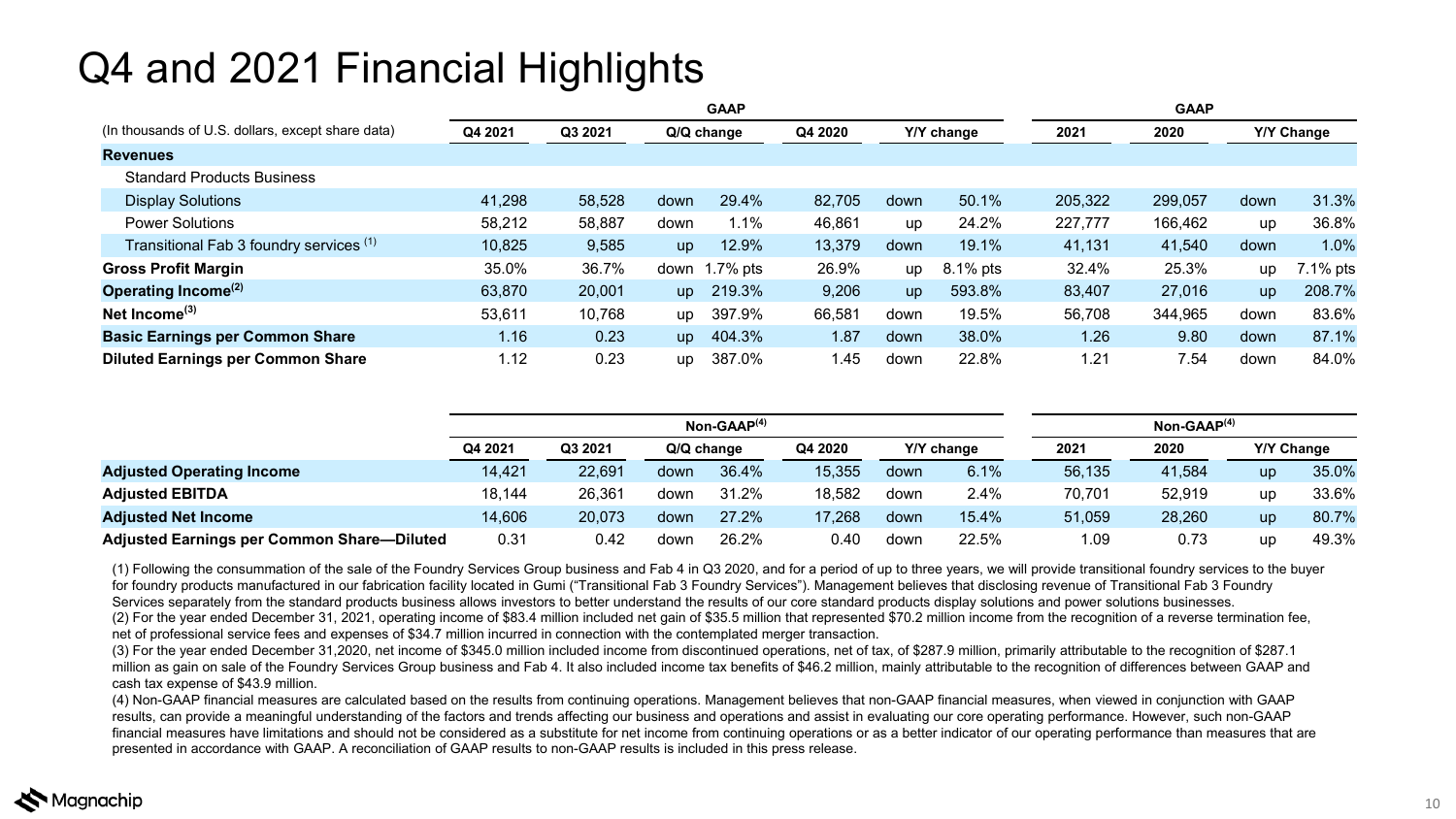# Appendix: GAAP to Non-GAAP Reconciliation Appendix: GAAP to Non-GAAP Reconciliation

|                                                                                |        |                      |  | <b>Three Months Ended</b> |  | Year Ended           |                      |           |                      |        |
|--------------------------------------------------------------------------------|--------|----------------------|--|---------------------------|--|----------------------|----------------------|-----------|----------------------|--------|
| (In thousands of U.S. dollars)                                                 |        | December 31,<br>2021 |  | September 30,<br>2021     |  | December 31,<br>2020 | December 31,<br>2021 |           | December 31,<br>2020 |        |
| Operating income                                                               | \$     | 63,870 \$            |  | $20,001$ \$               |  | 9,206                | \$                   | 83,407    | \$                   | 27,016 |
| Adjustments:                                                                   |        |                      |  |                           |  |                      |                      |           |                      |        |
| Equity-based compensation expense                                              |        | 1,648                |  | 2,005                     |  | 1,945                |                      | 7,704     |                      | 6,311  |
| Inventory reserve related to Huawei<br>impact of downstream trade restrictions |        | (379)                |  | (1,081)                   |  | (871)                |                      | (1,460)   |                      | 1,460  |
| Expenses related to Fab 3 power outage                                         |        |                      |  |                           |  |                      |                      |           |                      | 1,168  |
| Merger-related costs (income), net                                             |        | (49,369)             |  | 1,552                     |  | 653                  |                      | (35, 527) |                      | 653    |
| Early termination and other charges, net                                       |        | (1, 349)             |  | 214                       |  | 4,422                |                      | 2,011     |                      | 4,976  |
| Adjusted operating income                                                      | œ<br>D | 14,421               |  | 22,691                    |  | 15,355               | \$                   | 56,135    | \$                   | 41,584 |

We present Adjusted Operating Income as a supplemental measure of our performance. We define Adjusted Operating Income for the periods indicated as operating income adjusted to exclude (i) Equity-based compensation expense, (ii) Inventory reserve related to Huawei impact of downstream trade restrictions, (iii) Expenses related to Fab 3 power outage, (iv) Merger-related costs (income), net and (v) Early termination and other charges, net.

For the year ended December 31, 2021, we recorded in our consolidated statement of operations net gain of \$35,527 thousand that represented income of \$70,200 thousand from the recognition of a reverse termination fee, net of professional service fees and expenses of \$34,673 thousand incurred in connection with the contemplated merger transaction of the Company that was terminated in December 2021. For the same period, we also recorded \$3,430 thousand of non-recurring professional service fees and expenses incurred in connection with the regulatory requests, partially offset by \$1,419 thousand gain on sale of certain legacy equipment of the closed back-end line in our fabrication facility in Gumi (which was closed during the year ended December 31, 2018).

For the year ended December 31, 2020, we recorded in our consolidated statement of operations \$4,422 thousand of early termination and other charges, net, in connection with the headcount reduction program offered and paid to the employees during the fourth quarter of 2020. During the same period, we also recorded \$554 thousand of non-recurring professional service fees and expenses incurred in connection with certain treasury and finance initiatives.